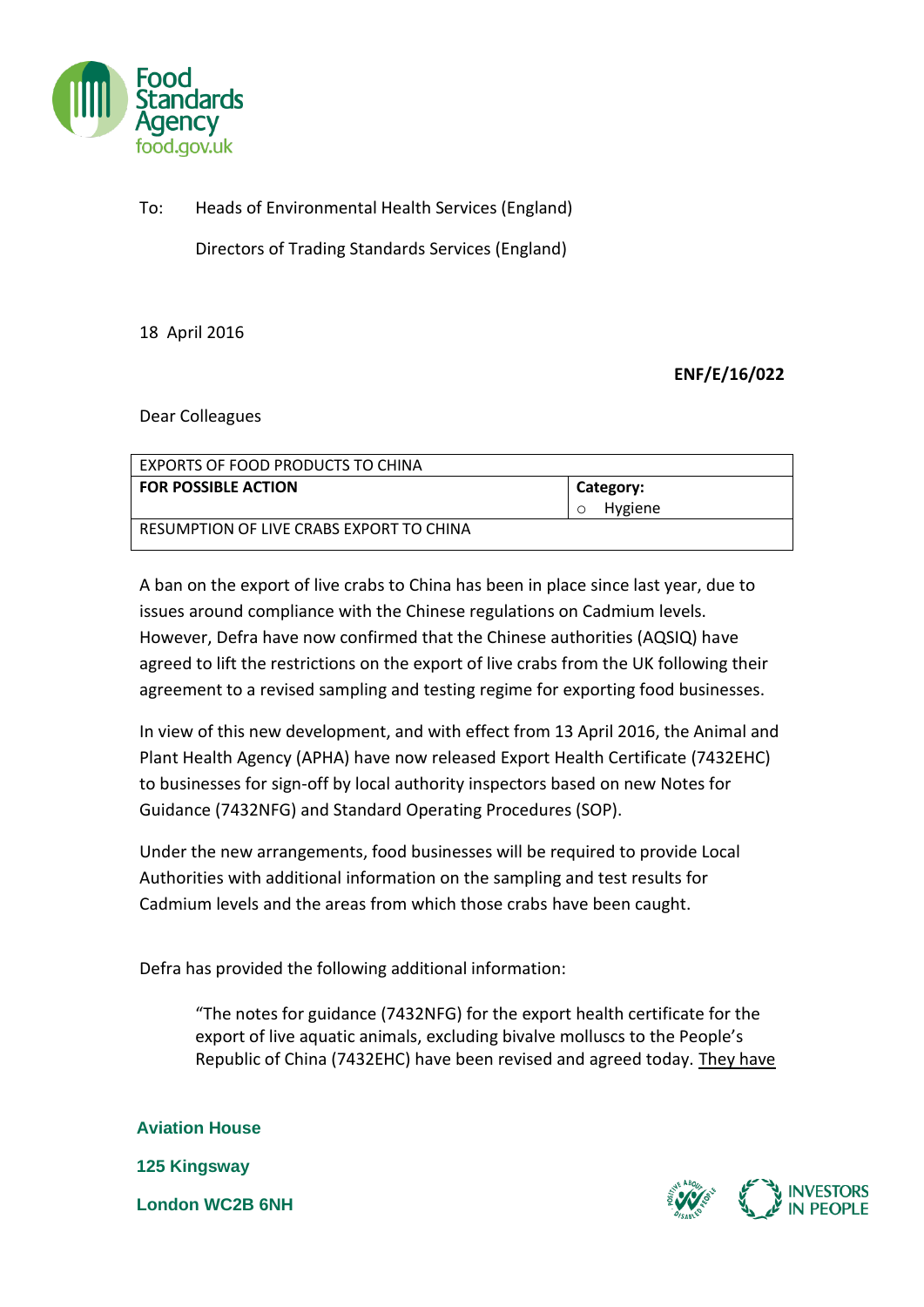now been released by APHA at Carlisle for use by exporters and Local Authority Inspectors.

A standard operating procedure (SOP) for exporters and Local Authorities has also been developed.

We anticipate that the Local Authority Inspectors providing export certification may have some questions about some aspects of this trade and below is some clarification on some particular points:

1. Fail-tolerance limit for cadmium: At paragraph 10.1 of the notes for guidance there is mention that testing for cadmium must be carried out on crabs caught for export to China. The testing will be carried out on the basis of catch areas. Defra will decide if the test results exceed the fail/tolerance limit for export to China. At present all fishery areas are approved and Defra has taken the decision that no fishery areas have exceeded the fail/tolerance limit for cadmium. If Defra does decide that any of the fishery areas have exceeded the fail/tolerance limit for cadmium in the future, then this will be communicated by APHA to FSA/FSS and onward to LAs. Until then LA inspectors can assume that all fishery areas around the UK are approved for the catching of crabs for export to China.

2. New exporters: LA Inspectors should be aware that exporters of crabs to China must be listed by AQSIQ. The procedure is set out at paragraph 4 of the NFG.

3. Any new exporters must also comply with the sampling and testing requirements set out at paragraph 10 of the NFG (and also included in the SOP). If this is not done independently, the exporter can demonstrate testing by joining the sampling and testing scheme which is set out in the NFG and SOP. It is worth pointing out that it is likely that sampling and testing costs will be cheaper under membership of the SAGB scheme.

4. Revising the NFG again: We are aware that the NFG is too long and that there is a considerable amount of duplication in the SOP but for expediency we have released the NFG and SOP as they are. We will revise both documents as soon as we can."

A copy of the revised Notes for Guidance (7432NFG) is attached and the SOPs are available from the Seafish website at [http://www.seafish.org/media/publications/UK-LA-SOP-CRABS-TO-CHINA.pdf.](http://www.seafish.org/media/publications/UK-LA-SOP-CRABS-TO-CHINA.pdf)